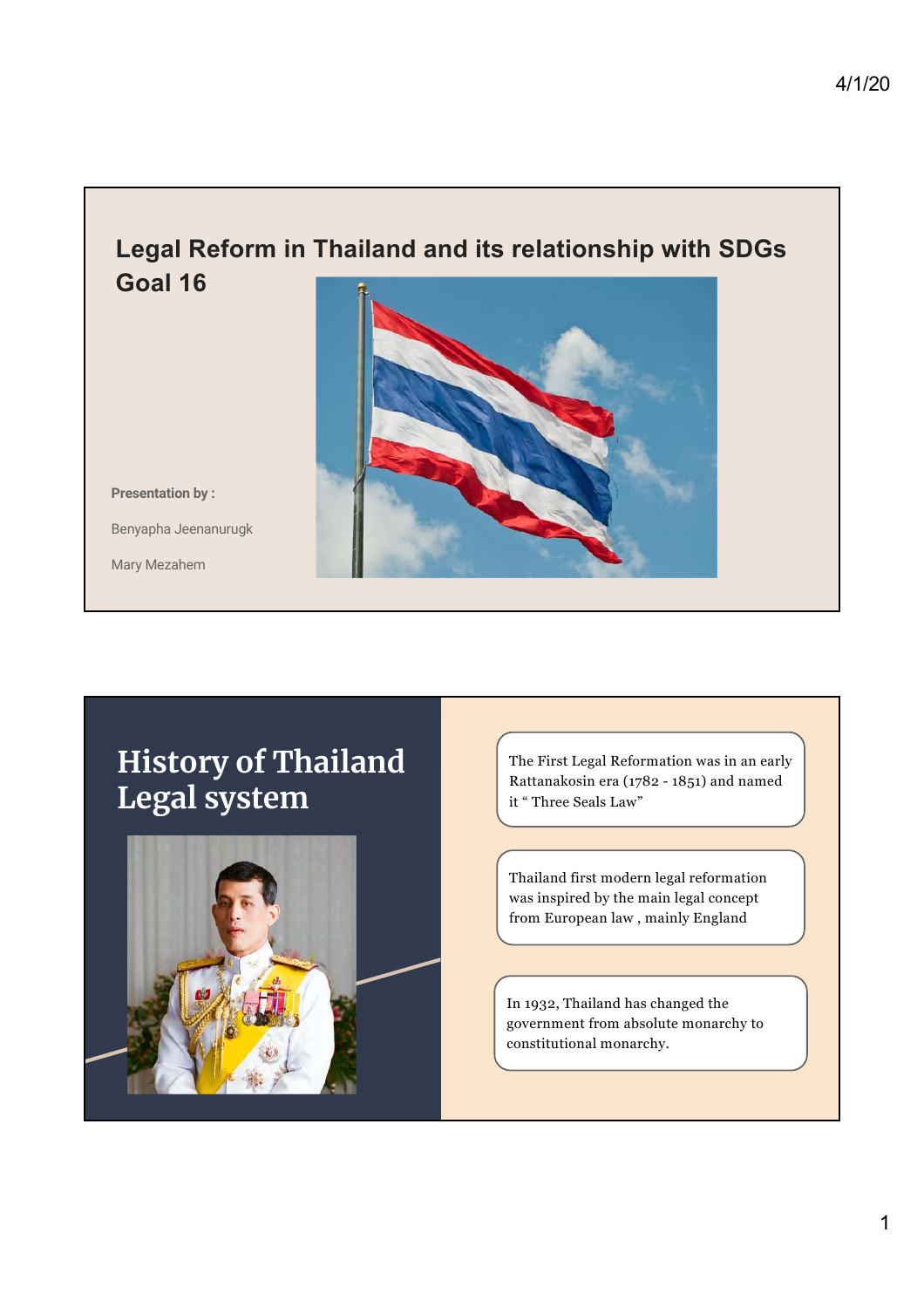

# How do Thailand Implement SDGs ?

Sufficiency Economy Philosophy (SEP) acts as the fundamental foundation for Thailand's development mechanism.



It was conceived by the king in the mid-1970s, it was formalized in the wake of the 1997 Asian Financial Crisis and has since become the nation's guiding spirit.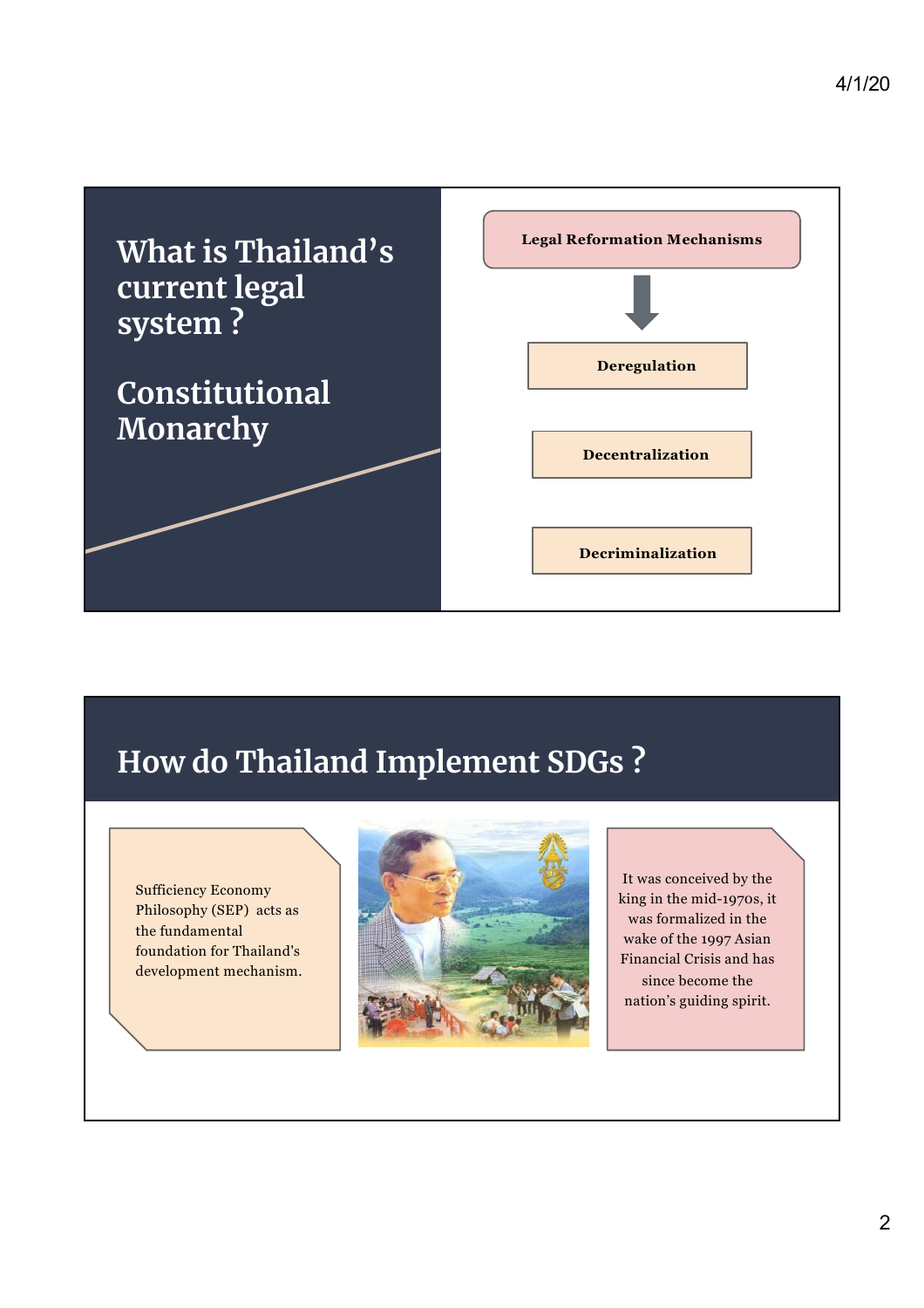# Why adopt the SEP philosophy ?



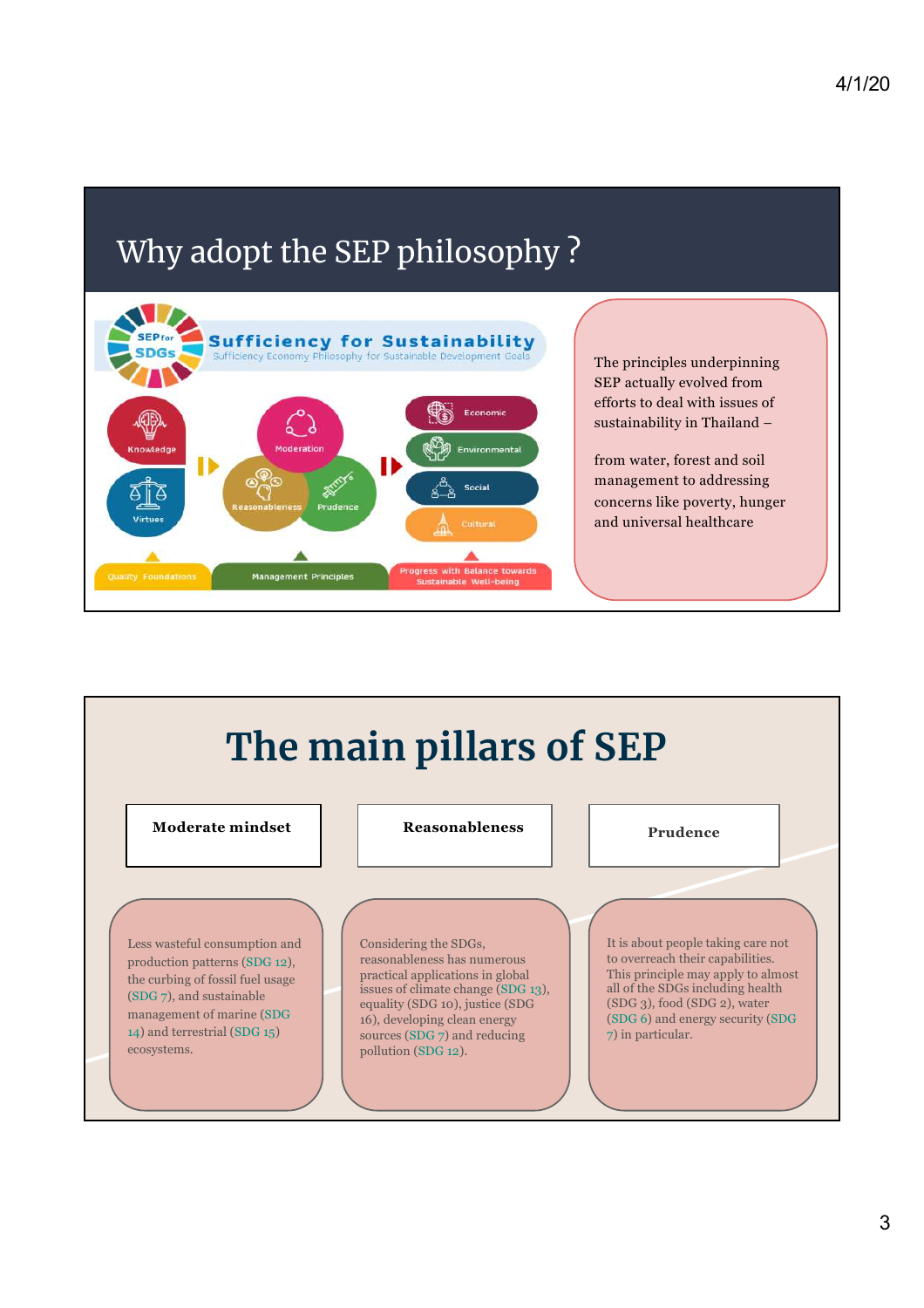

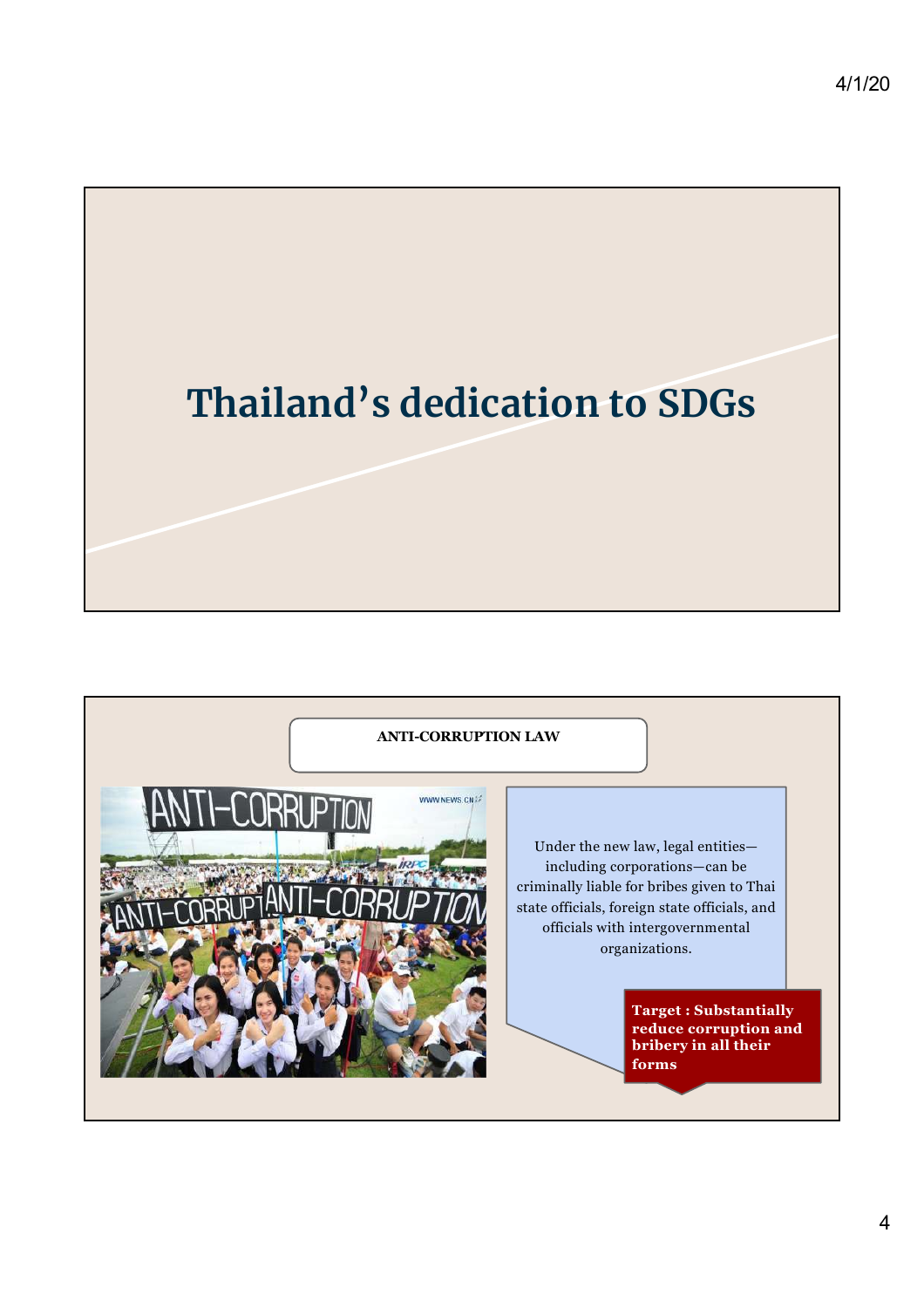

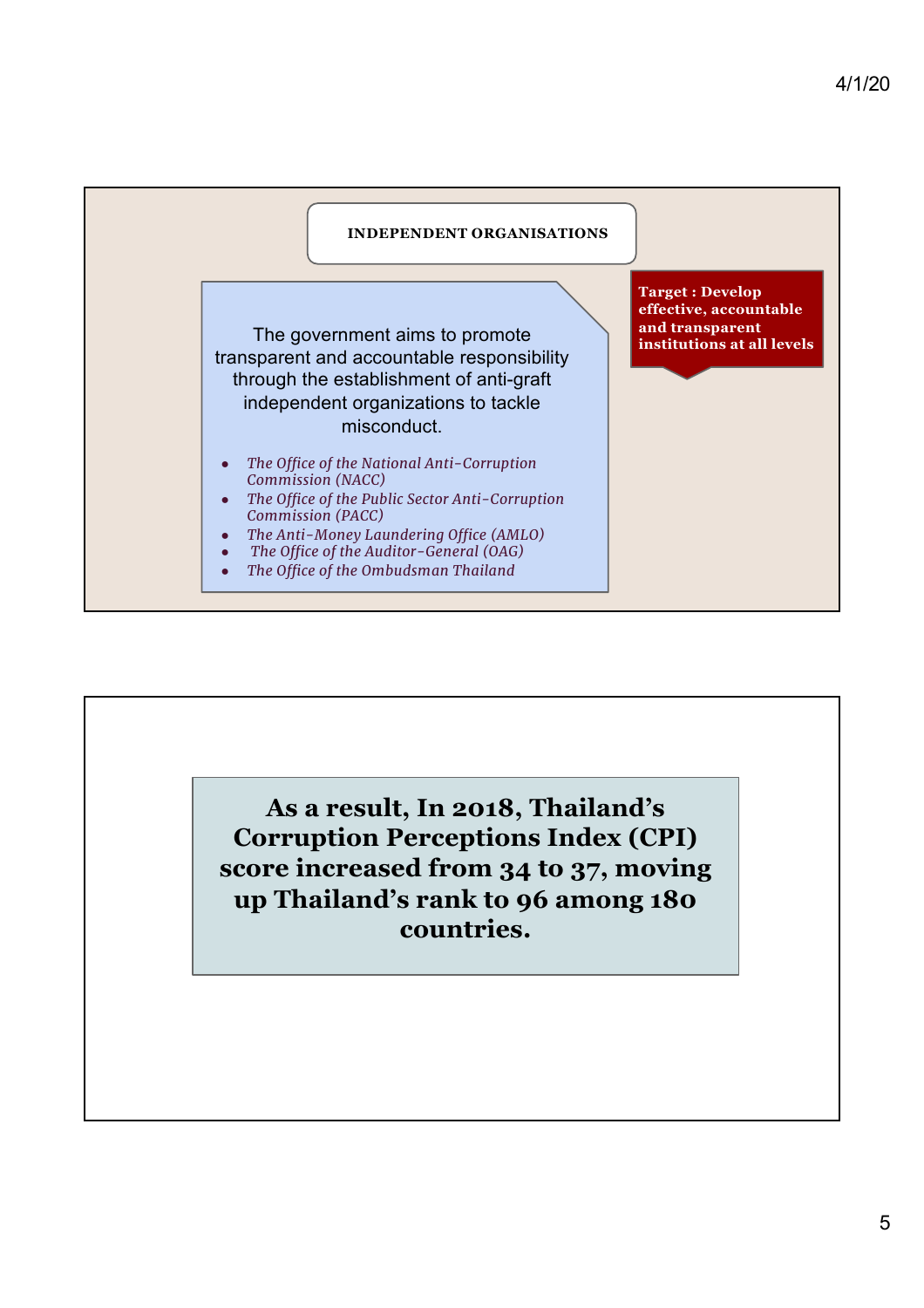#### **BIRTH REGISTRATION FOR ALL**

Ta**rget** : Ensure public access to information and protect fundamental freedoms, in accordance with national legislation and international agreements

By 2030, provide legal identity for all, including birth registration

The goals of SEP and sustainability are meaningless and out of reach for people without birth registration and legal identity, because they do not have the tool to achieve them.





This was apparent in Ranong Province where the Government was able to provide legal identity and documentation for 52 Thai displaced persons and the Moken.

The Moken is one of the vulnerable groups in Thailand residing in the Andaman Sea region who have waited for over 21 years to acquire Thai citizenship.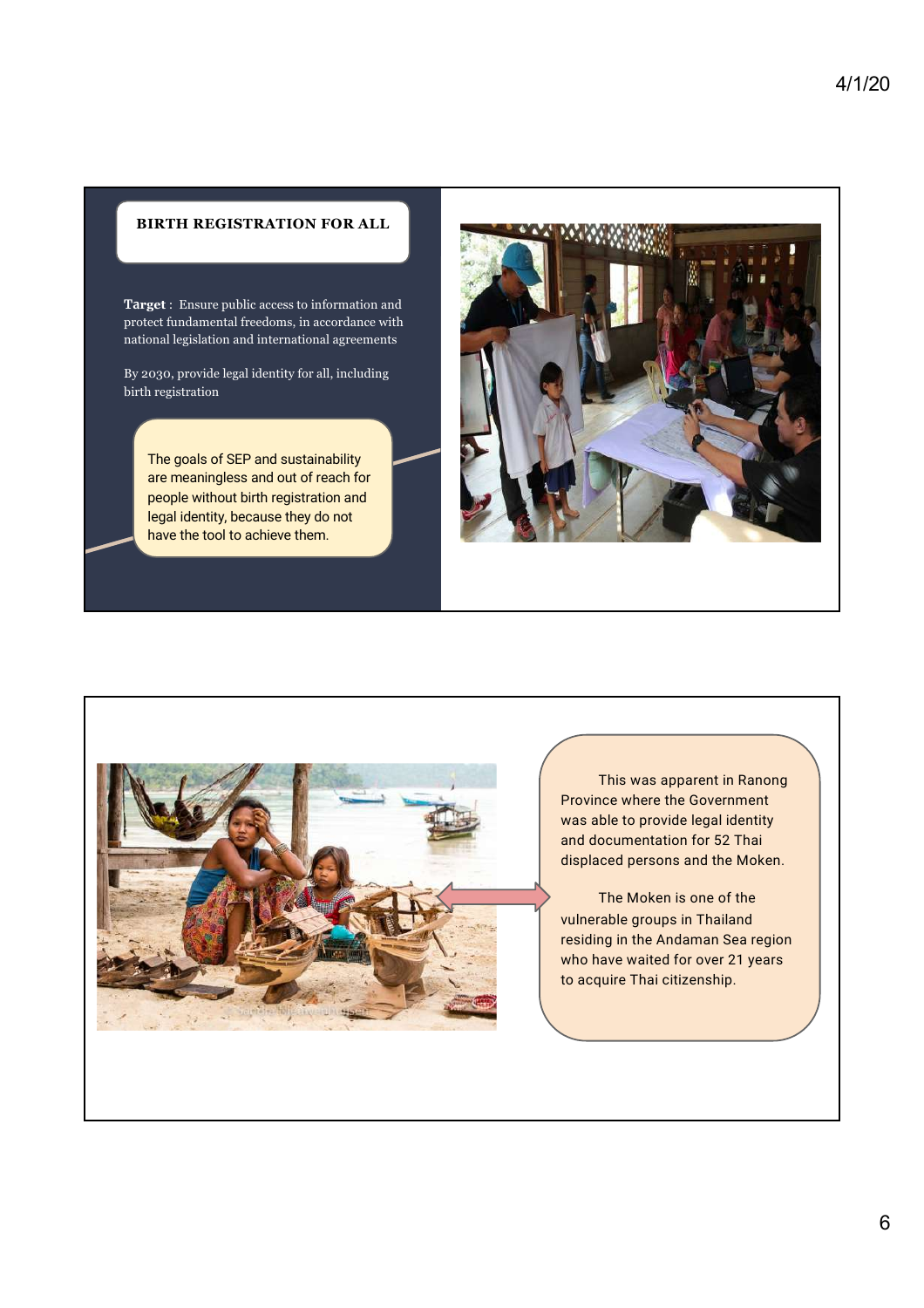

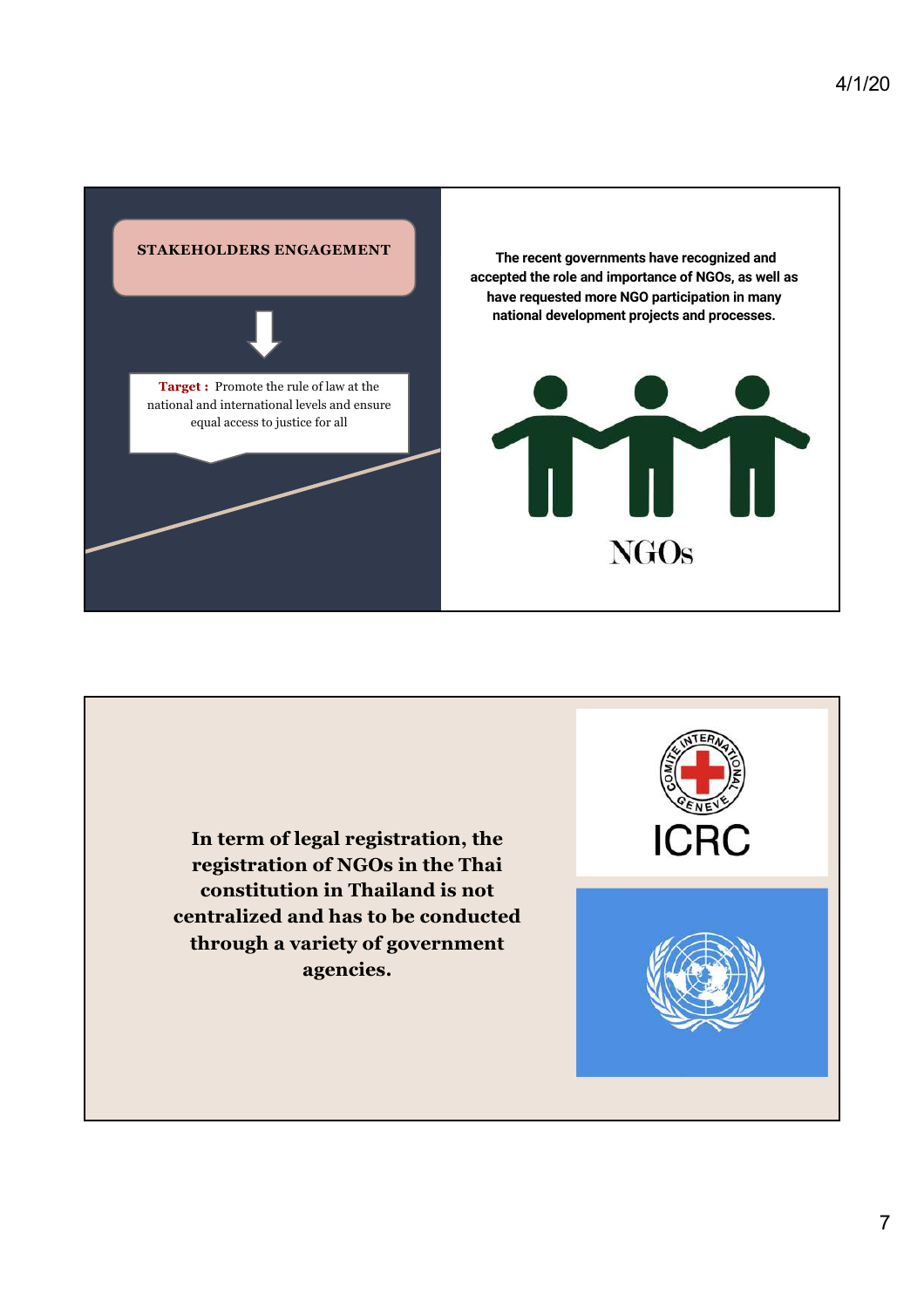

#### **Development and protection for all**

**SEP inspired initiative such as Kamlangjai (Inspire) Project initiated by Her Royal Highness in 2006. It aims to help people who has committed crimes to reintegrate back into the society by taking an advocacy role.** 

" ZERO TOLERANCE" to Human Trafficking was a part of Anti-Human Trafficking Act 2015, It focuses on prevention , protection and partnership.

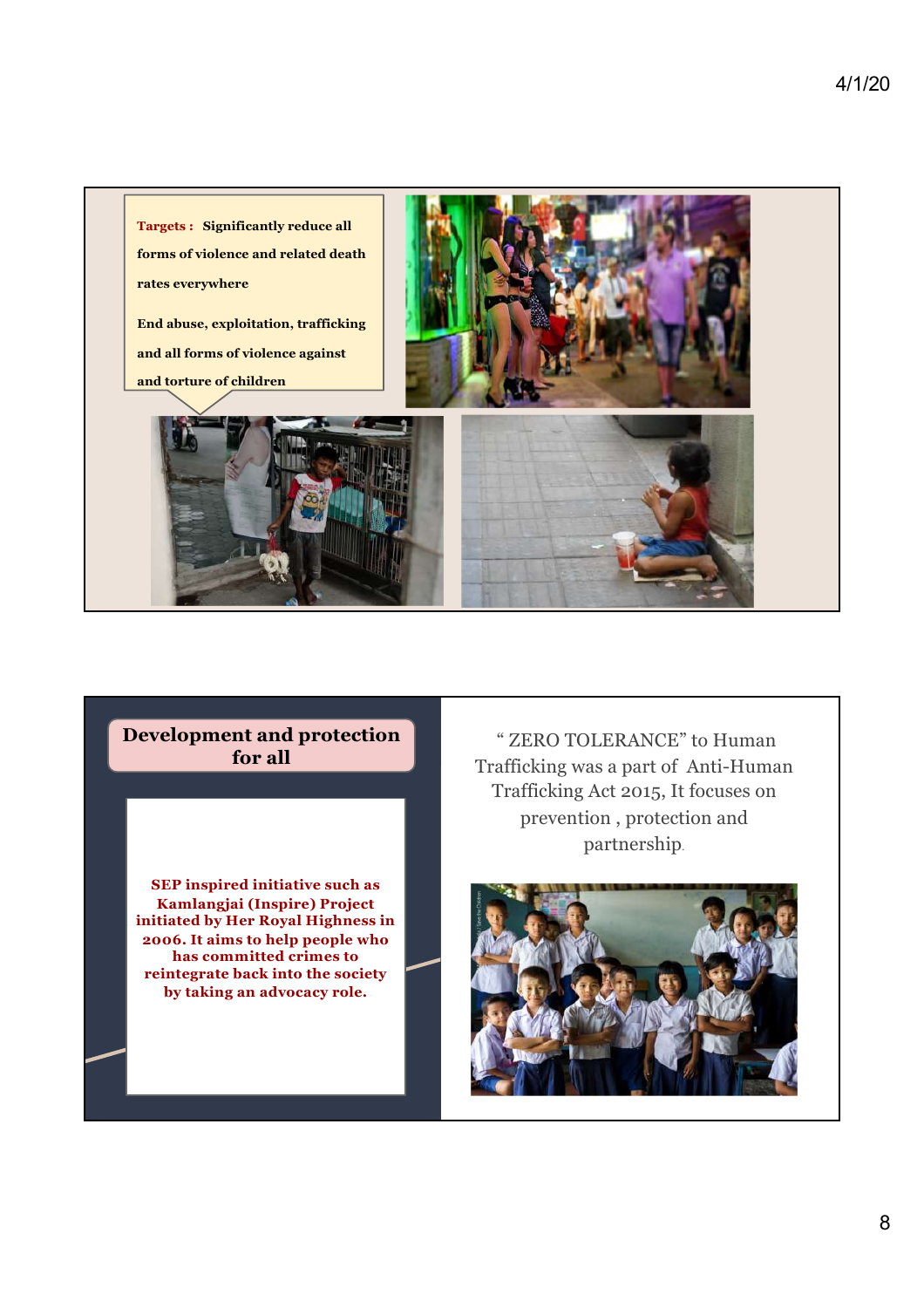

## Issues in implementing SDGs



**Faithful Cooperation from all actors** 

**Lack of Awareness** 

**Lack of Data and Statistic**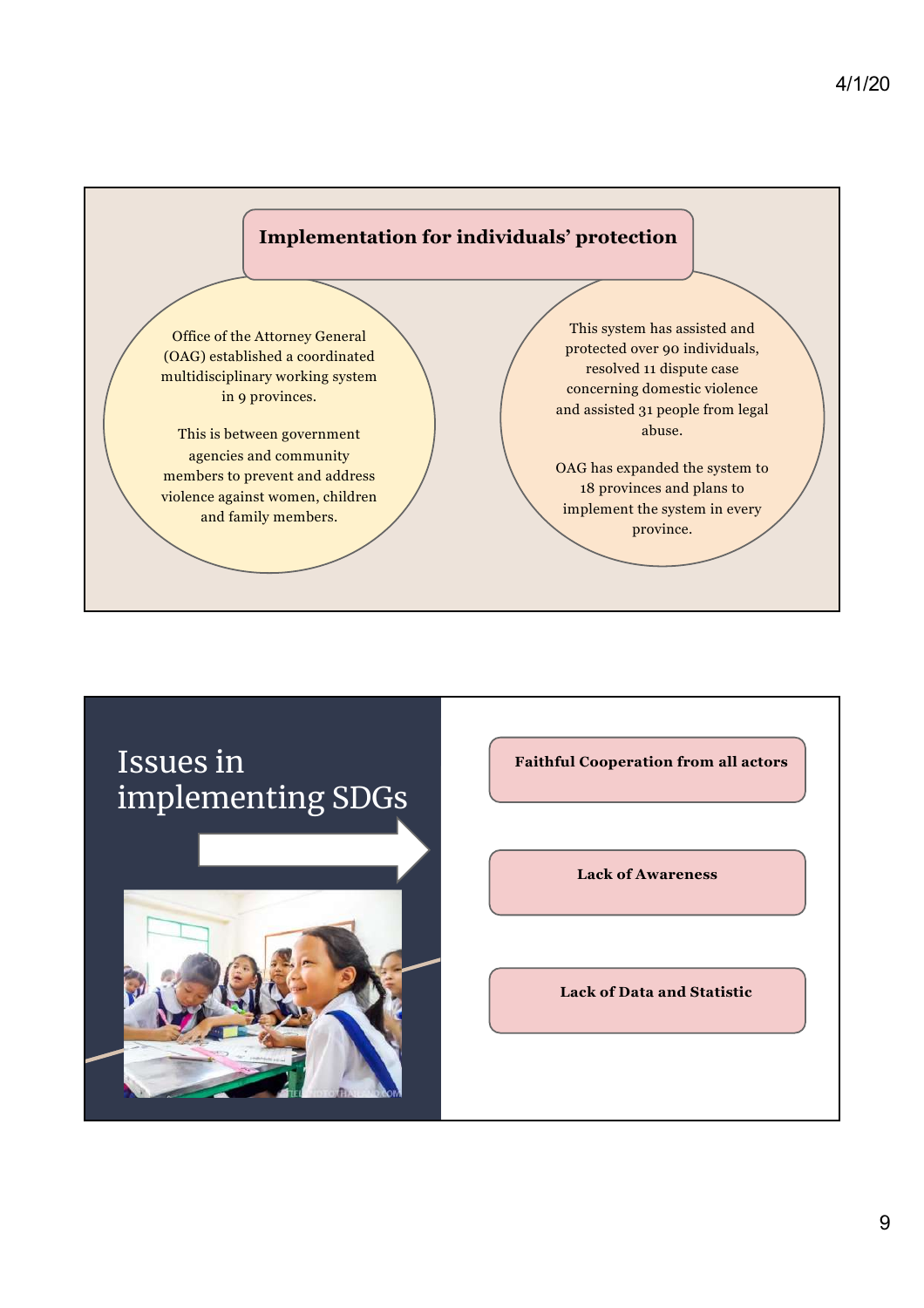# Recommendations



| Don Pramudwinai. (2018). Thailand's Voluntary National Review on the Implementation of the<br>2030 Agenda for Sustainable Development,. Retrieved from<br>https://drive.google.com/file/d/1Muk8HrAe 7kWQ1xUWeX8AML EmoCKmKp/view              |
|-----------------------------------------------------------------------------------------------------------------------------------------------------------------------------------------------------------------------------------------------|
|                                                                                                                                                                                                                                               |
| Dr.Chaiyawat Wibulswasdi. (2009). What is Sufficiency Economy ?. SUFFICIENCY ECONOMY<br><b>PHILOSOPHY AND DEVELOPMENT.</b> Retrieved from<br>http://tica.thaigov.net/main/contents/files/business-20160904-174653-791776.pdf                  |
| Ministry of Foreign Affair. (2017). Thailand's Voluntary National Review on the Implementation<br>of the 2030 Agenda for Sustainable Development. Retrieved from<br>https://sustainabledevelopment.un.org/content/documents/16147Thailand.pdf |